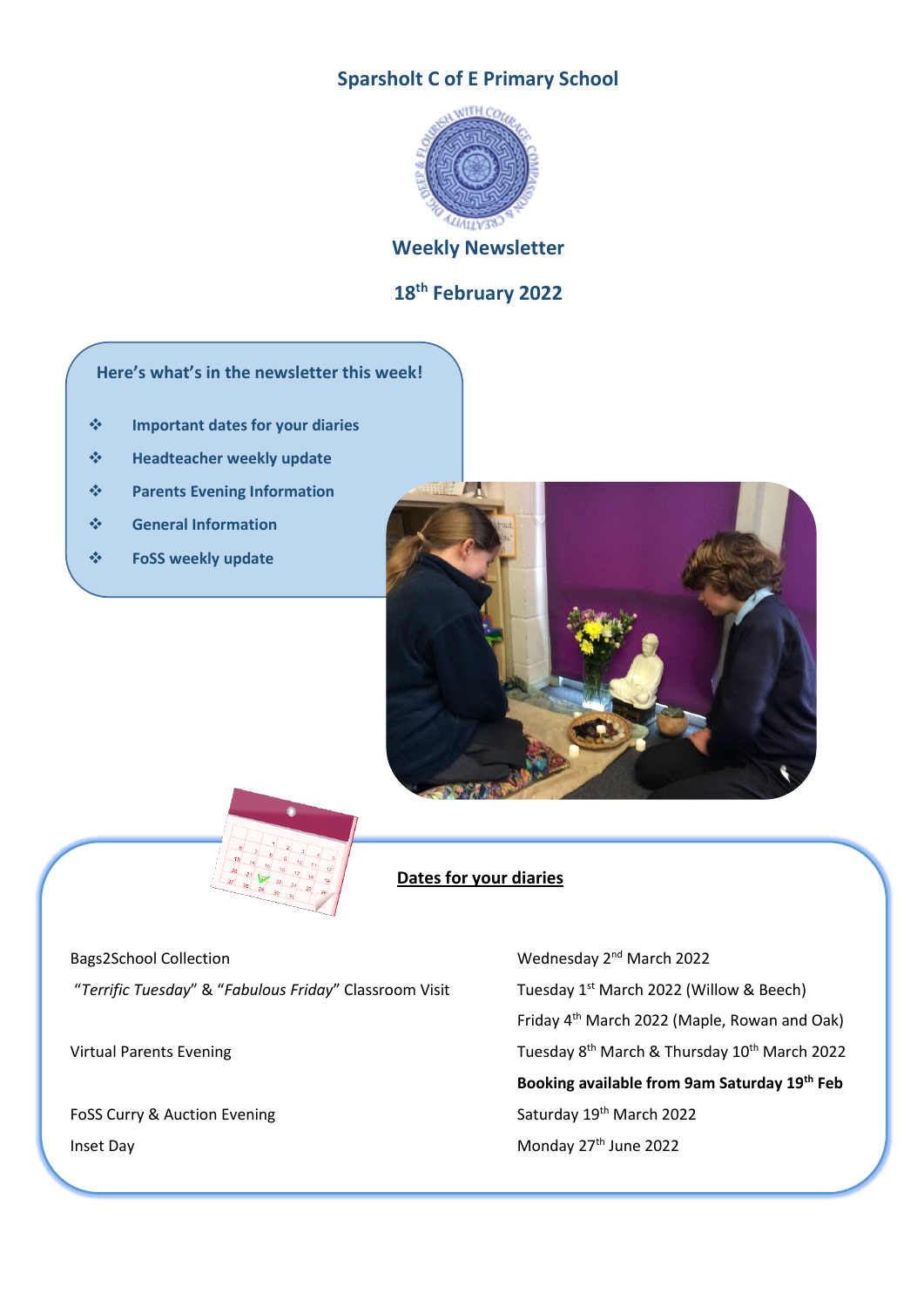Dear Parents and Carers,

As I am sitting writing this from the safety of my home, I am watching Storm Eunice in action. Shed windows have blown out and my fence is hanging at a very precarious angle and whilst I would have preferred that we could have finished this half term together in person, I know that as a whole school community everyone's safety is paramount and everyone is still there to support each other even from afar.

The children have continued to amaze me with the Courage, Compassion and Creativity that they show on a daily basis. We have welcomed a number of new pupils into the school this term and their parents have said what an amazing community we are and how happy and welcome their children have felt.

We are very much looking forward to next half term and being able to welcome you back into school. As you know on Tuesday 1<sup>st</sup> March we will be holding 'Terrific Tuesday' for Willow and Beech classes, where parents will be able to come into school between 3.30pm and 4.30pm to look through books with their children and see the classroom environment. And then on Friday 4th March between 3:30pm and 4:30pm, it will be 'Fabulous Friday' for the parents and children in Maple, Rowan and Oak classes. This will then be followed the next week by our virtual Parent Evenings on Tuesday 8<sup>th</sup> March and Thursday 10<sup>th</sup> March.

We have some further whole school events planned including our Spring Music Concert and our Jubilee Celebrations for which we will give you more details as soon as we are back.

I want to thank you all for the amazing support you continue to show, not only for us as a school but also for each other. I hope you all have a wonderful half term and Storm Eunice doesn't impact on what is a well-deserved break.

Kind regards,

Mrs Hanratty

### **Parents Evening Information –** *please see the separate e-mail sent on Friday 18 th February for more information*

Parents evening will take place virtually on **Tuesday 8th March** and **Thursday 10th March**.

The booking system will go live at 9am on Saturday 19<sup>th</sup> February and will close again at 8am on Monday 7<sup>th</sup> March. If you try and book outside this window, you will not be able to – in this instance, please contact the office who can help book you a slot manually.

Please find detailed information about how to book onto the parents evening system and other frequently asked questions on the school website - [Sparsholt School Parents Evening](https://www.sparsholt.hants.sch.uk/web/parents_evenings)

We are aware that virtual parents evening do not give you the opportunity to see you child's / children's books and classroom, and so in addition to these virtual parent / teacher consultations, we are also giving you an opportunity to come into school and look at your child's / children's work with them. For children in Willow and Beech you will be able to come in on *"Terrific Tuesday"* (Tuesday 1st March) and for children in Maple, Rowan and Oak, you will be able to visit the school on *"Fabulous Friday"* (Friday 4th March). The staff and the children look forward to welcoming you back into school after half-term.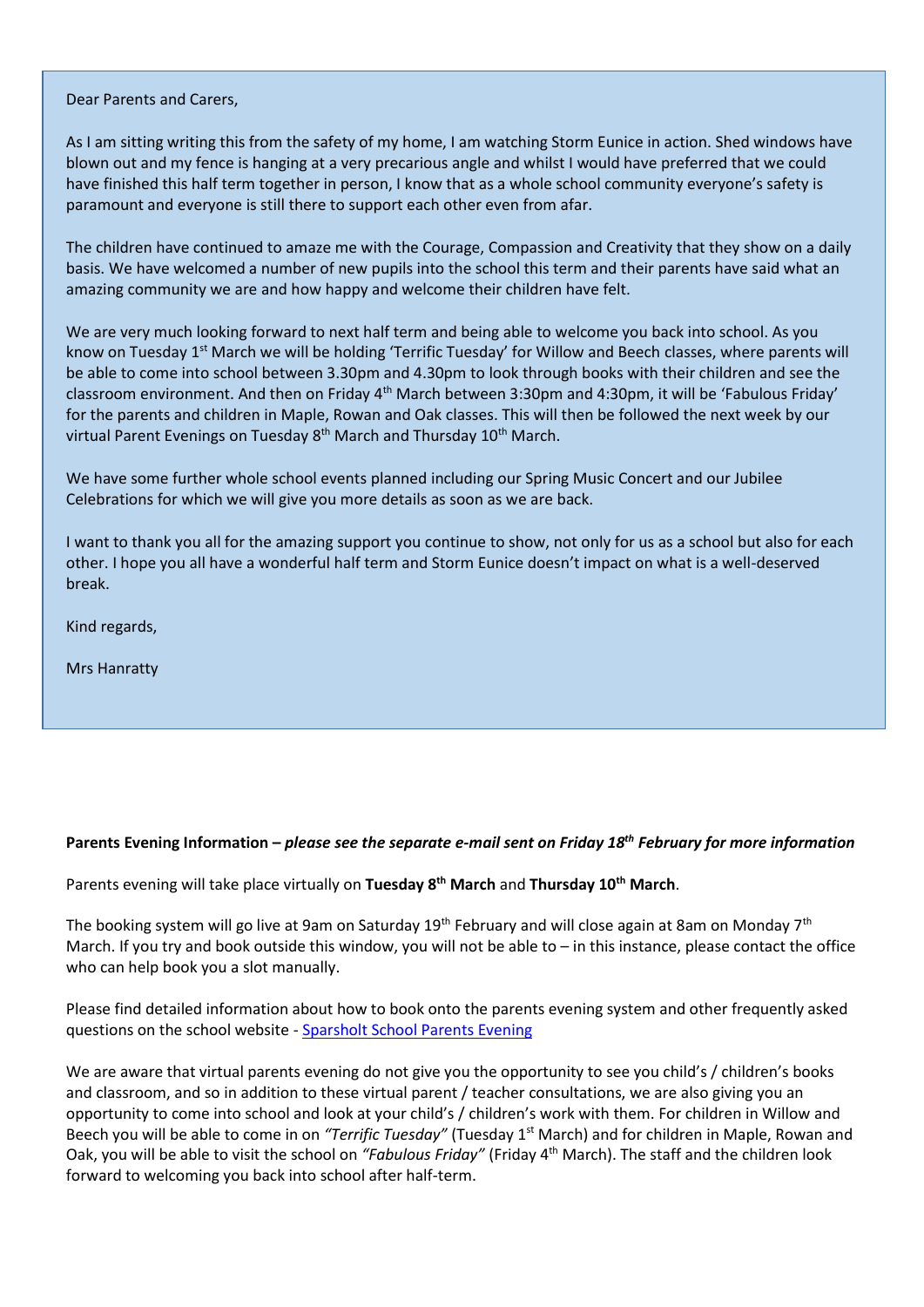# **Sparsholt C of E Primary School**

We still have spaces available for Year R pupils starting this September 2022



Our wonderful school has some spaces available for new Year R pupils starting in September 2022 and we are really keen to get the word out to the community! If you know any parents / families who might be interested or are part of any parent / community groups, please let them know or show them this poster! Thank you all for your support!